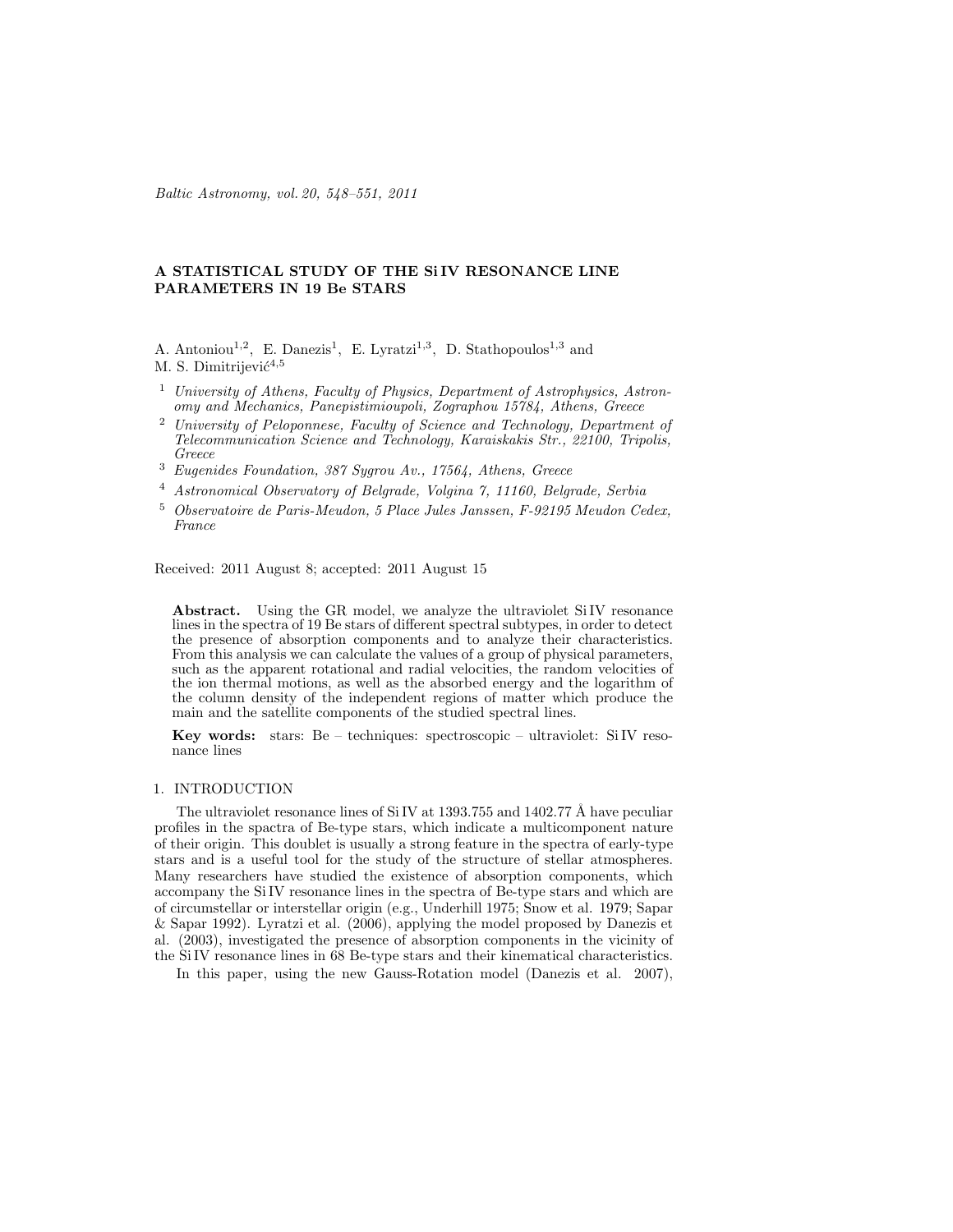| Star      | Spectral type     | $V_{\rm rad1}$ | $V_{\rm rad2}$ | $V_{\rm rot1}$ |              | $V_{\text{rot2}}$ $V_{\text{rand1}}$ | $V_{\rm rand2}$ |
|-----------|-------------------|----------------|----------------|----------------|--------------|--------------------------------------|-----------------|
| HD 53367  | B0 IVe            | $-22$          |                | 180            |              | 51                                   |                 |
| HD 44458  | B1 Vpe            | 10             | $-18$          | 128            | 140          | 57                                   | 66              |
| HD 58343  | B2 Vne            | $-32$          | $-22$          | 118            | 128          | 44                                   | 38              |
| HD 45910  | B2 IIIe           | $-65$          | $-69$          | 200            | 180          | 26                                   | 26              |
| HD 41335  | $B2$ Vne          | $-5$           | $-7$           | 113            | 100          | 64                                   | 53              |
| HD 52721  | B2 Vne            | $-30$          | $-25$          | 183            | 173          | 25                                   | 25              |
| HD 37202  | B2IVp             | $-73$          | $-71$          | 170            | 190          | 25                                   | 25              |
| HD 32991  | B <sub>2</sub> Ve | 21             | 26             | 127            | 140          | 28                                   | 25              |
| HD 58050  | B <sub>2</sub> Ve | 9              | 9              | 150            | 142          | 38                                   | 25              |
| HD 37490  | B3 IIIe           | $-43$          | $-43$          | 125            | 100          | 53                                   | 51              |
| HD 25940  | B3 Ve             | $-40$          | $-42$          | 193            | 175          | 38                                   | 25              |
| HD 183362 | B3 Ve             | $-10$          | $-11$          | 158            | 140          | 51                                   | 51              |
| HD 67888  | B4 IIIpe          | 22             |                | 100            |              | 48                                   |                 |
| HD 89884  | B5 IIIe           | $-48$          | $-56$          | 117            | 115          | 42                                   | 51              |
| HD 23480  | B6 IVe            | $-11$          | $-15$          | 103            | 100          | 39                                   | 38              |
| HD 192044 | B7 Ve             | $-18$          | $-16$          | 160            | 150          | 38                                   | 35              |
| HD 29866  | B8 IVne           | $-43$          | $-43$          | 100            | 95           | 38                                   | 31              |
| HD 199218 | B8 IVnne          | $-18$          | $-12$          | 95             | 90           | 36                                   | 33              |
| HD 50138  | B9 e              | 19             | 18             | 133            | 130          | 34                                   | 25              |
| Mean      |                   | $-20\pm 28$    | $-23\pm 28$    | 140±34         | $135 \pm 32$ | $41 \pm 11$                          | $37 + 13$       |

Table 1. Kinematical parameters for the studied Be stars (in km/s) determined from the two SiIV resonance lines (1 and 2).

Table 2. Absorbed energy (in eV) and logarithm of the column density in one or two absorption components of the SiIV resonance lines.

|           |                      | $\lambda$ 1392.755 Å |               |       | $\lambda$ 1402.772Å |               |               |       |                 |
|-----------|----------------------|----------------------|---------------|-------|---------------------|---------------|---------------|-------|-----------------|
| Star      | Spectral type        | $E_{ab1}$            | $E_{\rm ab2}$ |       | log CD1 log CD2     | $E_{\rm ab1}$ | $E_{\rm ab2}$ |       | log CD1 log CD2 |
| HD 53367  | B0 IVe               | 0.18                 |               | 11.47 |                     | 0.15          |               | 11.37 |                 |
| HD 44458  | B1 Vpe               | 0.76                 | 0.57          | 11.28 | 10.30               | 0.61          | 0.45          | 11.18 | 10.20           |
| HD 58343  | $B2$ Vne             | 0.35                 | 0.39          | 10.86 | 10.24               | 0.28          | 0.31          | 10.76 | 10.14           |
| HD 45910  | B2 IIIe              | 0.79                 | 0.51          | 11.65 | 11.65               | 0.63          | 0.41          | 11.55 | 11.55           |
| HD 41335  | B <sub>2</sub> Vne   | 0.67                 | 0.61          | 11.23 | 11.23               | 0.54          | 0.49          | 11.13 | 11.13           |
| HD 52721  | B <sub>2</sub> Vne   | 0.50                 | 0.58          | 11.09 | 10.13               | 0.40          | 0.46          | 11.00 | 10.04           |
| HD 37202  | B2IVp                | 0.67                 | 0.57          | 11.22 | 10.70               | 0.54          | 0.46          | 11.13 | 10.61           |
| HD 32991  | B <sub>2</sub> Ve    | 0.30                 | 0.19          | 10.88 | 10.25               | 0.24          | 0.15          | 10.78 | 10.15           |
| HD 58050  | B <sub>2</sub> Ve    | 0.54                 | 0.58          | 11.13 | 10.73               | 0.43          | 0.46          | 11.04 | 10.64           |
| HD 37490  | B3 IIIe              | 0.65                 | 0.62          | 11.21 | 10.11               | 0.52          | 0.50          | 11.11 | 10.01           |
| HD 25940  | B3 Ve                | 0.28                 | 0.24          | 10.85 | 10.85               | 0.23          | 0.20          | 10.75 | 10.75           |
| HD 183362 | B3 Ve                | 0.66                 | 0.56          | 11.27 | 9.97                | 0.52          | 0.45          | 11.17 | 9.87            |
| HD 67888  | B4 III <sub>pe</sub> | 0.56                 |               | 11.15 |                     | 0.45          |               | 11.05 |                 |
| HD 89884  | B5 IIIe              | 0.36                 | 0.37          | 10.95 | 11.49               | 0.28          | 0.30          | 10.85 | 11.40           |
| HD 23480  | B6 IVe               | 0.29                 | 0.28          | 10.67 | 10.93               | 0.23          | 0.23          | 10.58 | 10.83           |
| HD 192044 | B7 Ve                | 0.26                 | 0.22          | 10.81 | 10.08               | 0.21          | 0.20          | 10.71 | 9.99            |
| HD 29866  | B8 IVne              | 0.24                 | 0.15          | 10.77 | 10.12               | 0.19          | 0.12          | 10.68 | 10.03           |
| HD 199218 | B8 IVnne             | 0.24                 | 0.15          | 10.78 | 10.22               | 0.20          | 0.12          | 10.68 | 10.12           |
| HD 50138  | B <sub>9e</sub>      | 0.45                 | 0.40          | 11.38 | 10.58               | 0.36          | 0.32          | 11.28 | 10.48           |
| Mean      |                      | 0.46                 | 0.41          | 11.09 | 10.56               | 0.37          | 0.33          | 10.99 | 10.47           |
| St. dev.  |                      | 0.20                 | 0.17          | 0.27  | 0.52                | 0.16          | 0.14          | 0.27  | 0.52            |

we analyze the SiIV resonance lines in the spectra of 19 Be stars of different spectral subtypes. For this we calculate the models for grids of different physical parameters: the apparent rotational and radial velocities, the random velocities of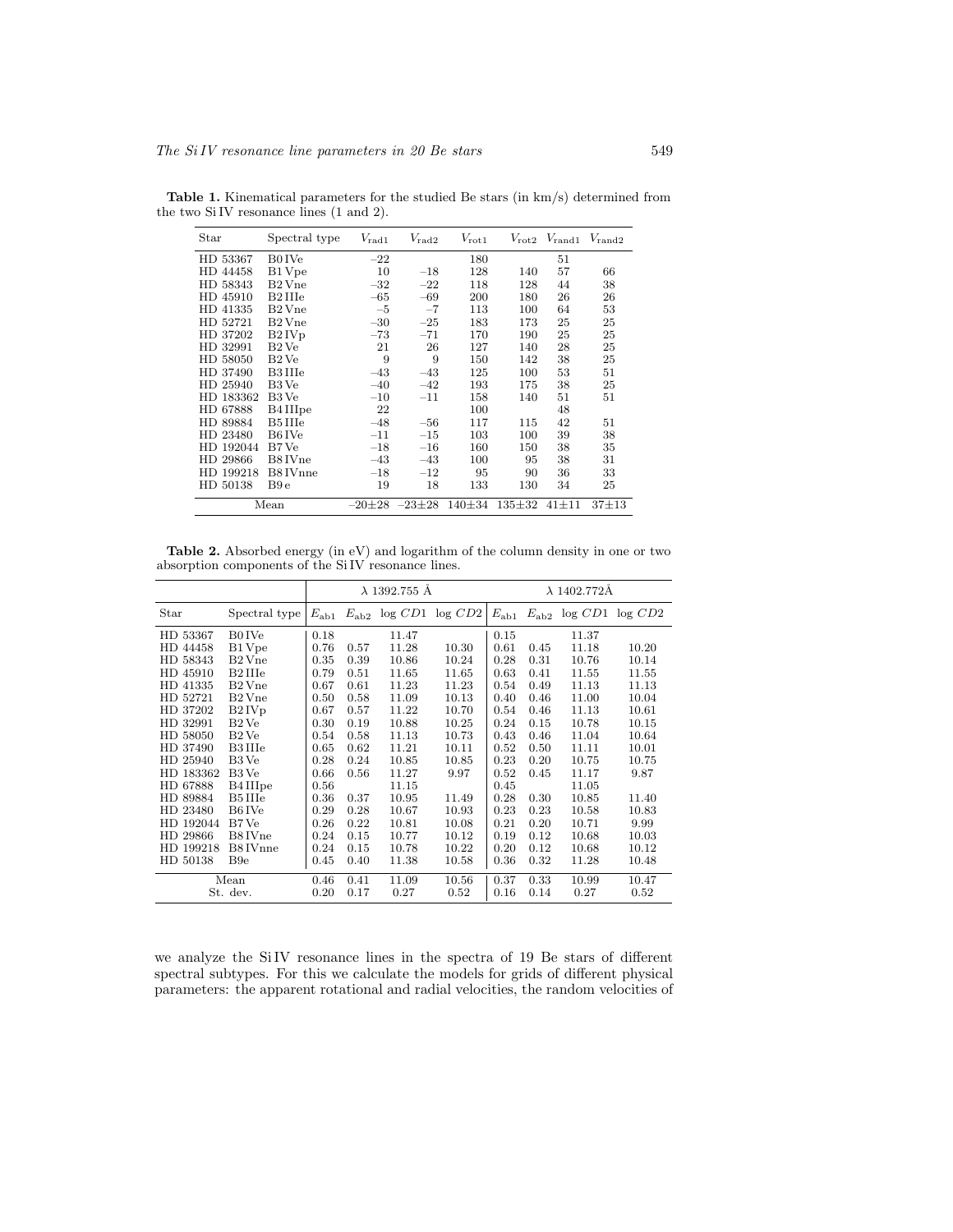

Fig. 1. The region around the SiIV resonance lines at 1393.755 and 1402.778 Å in the spectrum of HD 29866 fitted to the synthetic line profiles of the model. Each of the SiIV lines consists of two components. The graph below shows the differences between the observed and the model line profiles.

the thermal motions of ions, as well as the absorbed energy and the the column density of the distinct regions in the atmosphere and above it, which produce the main and the satellite components of the studied spectral lines.

## 2. RESULTS

The spectrograms of 19 Be-stars, listed in Table 1, have been obtained with the IUE satellite short wavelength range camera (SWP) at high resolution (0.1 to 0.3 Å). Table 1 also gives the values of the kinematical parameters measured for the two SiIV lines: the apparent radial velocities (columns 3 and 4), rotational velocities (columns 5 and 6) and the random velocities of the thermal motions of ions in one or two satellite absorption components (columns 7 and 8). In Table 2 we give the values of the absorbed energy (columns 3–4 and 7–8) and the logarithms of column density (columns 5–6 and 9–10) for the same absorption components.

In Figure 1, we present the spectrum of a B2 Ve star HD 29866 in the vicinity of the SiIV doublet and the best fit of these lines to a model. The best fit has been obtained with two absorption components. The graph below shows the differences between the observed and the model line profiles.

We conclude that the values of the parameters of a set of Be stars calculated using the new GR model (Danezis et al. 2007) are in agreement with the values of the parameters calculated earlier by Lyratzi et al. (2006).